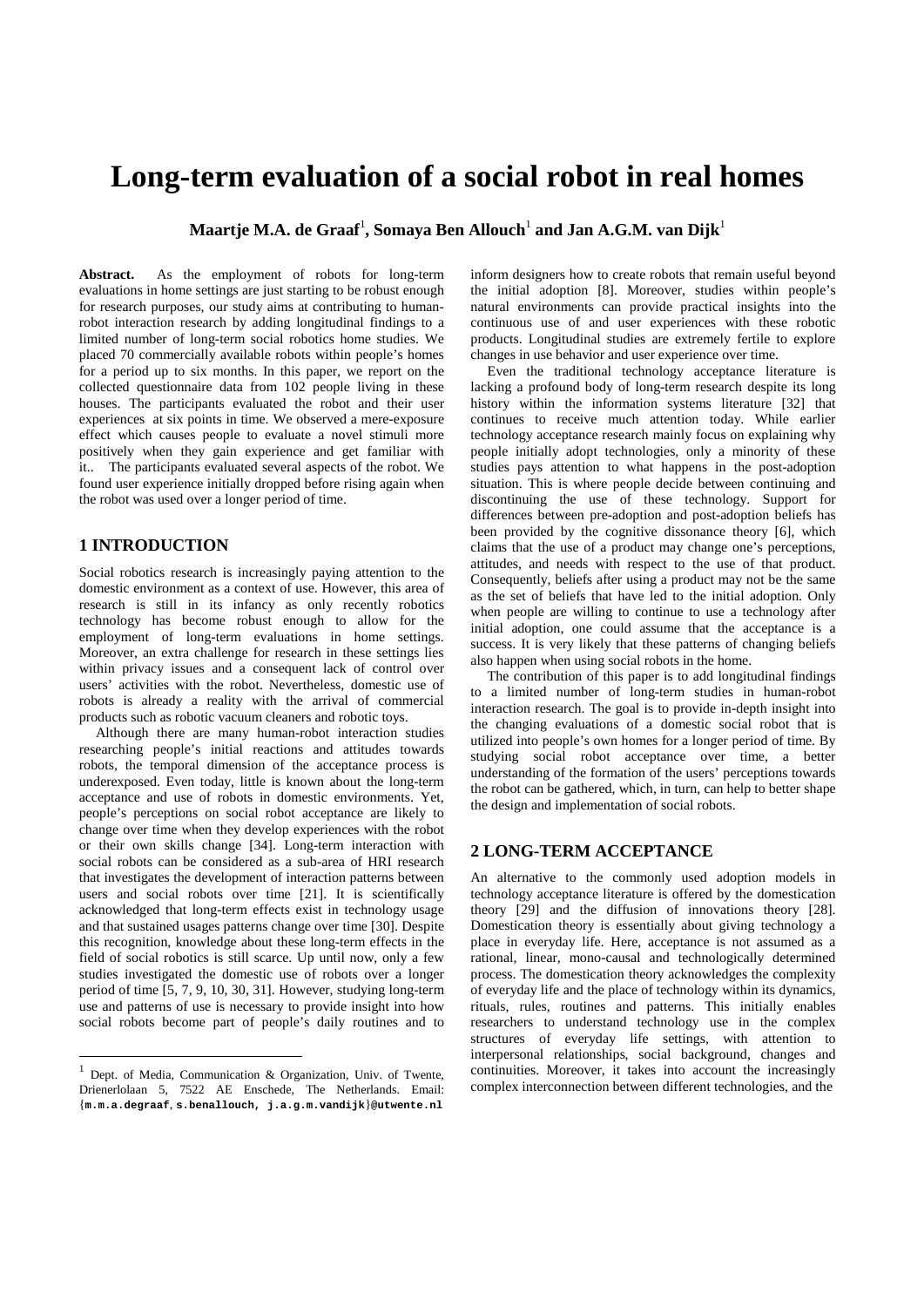| Pre-adoption | Adoption     | Adaptation |  | orporation<br>In | Identification |
|--------------|--------------|------------|--|------------------|----------------|
|              | Introduction | month      |  | months           | months         |

**Figure 1**. Timeline of the acceptance phases

convergence of different media technologies and media texts [15]. The diffusion of innovations theory also comprises a process of long-term acceptance. It describes acceptance as the sequence of activities an individual passes from gaining initial knowledge of a technology, to forming an attitude towards that technology, making the initial adoption decision which could lead to the implementation of that technology and, eventually to continuing the use of that technology. While the diffusion of innovations theory is useful as it explains how technologies are appropriated, the value of the domestication theory lies in proving insights into how the user assigns meaning and significance to the technology and how users experience this during the acquisition and usage of the technology. Based predominantly on these two theories of long-term acceptance, together with some other studies on long-term technology use, we formulated five acceptance phases (see figure 1): preadoption, adoption, adaptation, incorporation and identification. In the following, we will describe these acceptance phases in more detail.

**Pre-adoption**. In the pre-adoption phase, people learn about the technology, determine its value and form expectations and attitudes towards it before they invite the technology into their homes [30, 31]. People want to know more about the technology as they want to learn about the technology's purpose, try to understand the functionality of the technology, and finally pursue to rationalize its internal processes. After this rationalization process comes affection and people will form their interpersonal attitude towards the technology [28]. This is where people become psychologically involved and actively try to gain knowledge about the technology and judge this knowledge accordingly. However, people who are typically unsure are more likely to seek reinforcement in the opinions of others [28]. This may indicate that people who are hesitant to use robots are more sensitive to social influence. Another study exploring the long-term use of mobile phones defines the preadoption as the phase in which people anticipate future experiences by forming expectations [17]. The pre-adoption phase is thus all about the anticipation and preparation of obtaining a technology.

**Adoption**. The adoption phase contains the decision that leads to the adoption (or rejection) of a technology. This is where people actually start using the technology and gain their first serious user experiences with it [30, 31]. This is after some possible initial trials, and most people prefer these trials [28]. However, uncertainly still exists about the expected consequences. People still want to learn about the technology and get familiar with it [17]. The adoption phase is thus about the exploration of the newly obtained technology.

**Adaptation**. The adaptation phase starts directly after the initial adoption decision has been made. People are still obtaining their initial user experiences, but already have a broad and vague idea of what the technology is all about. People are still pervaded by feelings of excitement as well as frustration, because they experience novel features and encounter learnability flaws [17]. People try to familiarize themselves with the technology, identify any issues or concerns and sometimes show the technology to others [4]. They will explore the

technology's complexities and compatibilities in their personal spaces and make necessary changes to enable the technology to be incorporated into their daily routines [28, 30, 31]. As people continue to be curious about and aware of the presence of the technology [4] and try to appropriate to the technology [29], they will finally come to determine reaffirmation of their initial adoption or rejection of further use [29, 30, 31]. In the adaptation phase, people will explore the purpose of the technology in their natural environment and try to adapt the technology to their daily routines.

**Incorporation**. In the incorporation phase people start to experience a functional dependency on the technology [17], creating routines of use [29, 30, 31] and fully integrating the technology in their daily lives [4]. During the process of incorporation the technology is completely changed or modified by the user [28] and the technology becomes meaningful in people's daily lives [17]. They no longer notice the presence of the technology in their homes as long as it no longer has their primary attention [4]. When the technology allows its users to personalize it, this shapes the possibilities for long-term use, which increases acceptance [1]. However, it could be that the technology is used differently from the way it was intended by designers [29]. In the incorporation phase people have entirely incorporated the technology into daily routines.

**Identification**. In the identification phase, the technology exceeds its functional purpose and becomes a personal object as people get emotionally attached to it. They accept the technology in their daily lives and it participates in their social interactions. The technology might even communicate parts of their selfidentity that serve to either differentiate them from others or connects them to other by creating a sense of community [17]. In this phase, the technology can become a tool for making status claims or for expressing a specific lifestyle to family, friends and neighbors [29]. The personal side of identification, e.g. personalizing the technology and creating daily routines of use, increases over time. The social side of identification, e.g. enabling self-expression and creating a sense of community, initially decreases but also shows a gradual and sustained increase [17]. People, again, seek reinforcement for the initial adoption, and may even reverse this decision if exposed to conflicting messages about the technology [28]. Thus, even in this phase people can decide to discontinue the use of the technology. However, as people try to avoid or at least reduce a stage of dissonance, they will either change their conflicting knowledge, attitudes or behaviors. Dissonance is the uncomfortable feeling an individual experiences when incongruence occurs between attitude and behavior [6]. This uncomfortable feeling can be resolved by either altering personal beliefs (e.g. attitude towards the technology) or performed behavior (e.g. use of the technology). This means that, when users obtain information that argues to discontinue the use of the robot, they will either advocate reasons why they would continue to use the robot or they will stop using the robot. During this phase, users want supportive information that prevents the occurrence of dissonance. The identification phase is about the final decisions about the sustained use of a technology.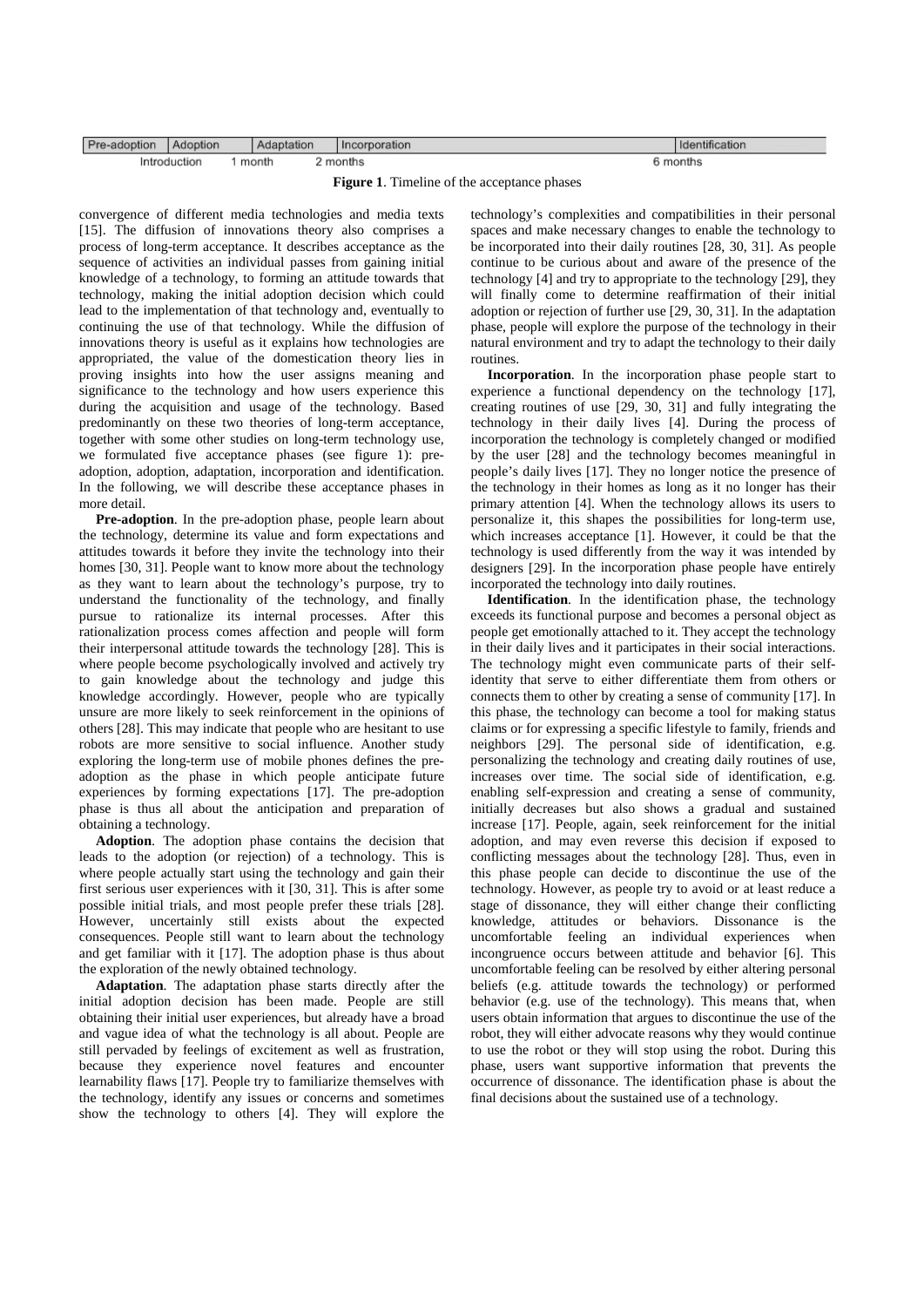# **3 RELATED WORK**

A few studies have been performed on long-term use of robots in home environments. Most of these studies employ commercially available robots. For example, Sung et al. [30, 31] and Fink et al. [7] evaluated how people used and accepted the Roomba vacuum cleaner in their homes, with thirty and eleven participating households respectively. During their visits at five times during a 6-month ethnographic study, several methods besides questionnaire and interview data were used, such as drawings, probing techniques and checklists of activities with the Roomba. Sung et al. [30] argue that two month will be enough to study stable technology use after the novelty effect has faded away. And both references [7, 30, 31] argue that a combination of multiple types of data is preferred to capture people's routines of use and acceptance of the robot. A framework of long-term domestic use was drawn by Sung et al. [31] and confirmed by Fink et al. [7] containing the key interaction patterns when households accept robots: pre-adoption, adoption, adaptation, and use and retention (similar to the incorporation phase in section 2). On several evaluation measures, participants rated the vacuum cleaner robot more negatively after the introduction [7], but those people who still used the robot after six months were more positive than those who stopped earlier.

Fernaeus et al. [5] reported on a study evaluating the Pleo dinosaur robot with six families with children for two to six months (each family was allowed to stop using the robot at their own terms). The researchers used interviews and video-material recorded by the families, and focused on whether the evaluation of the robot would be affected by prior expectations. Results show that high prior expectations were not met, which caused some participants to stop using the robot when the novelty-effect wear off. Even though the participant initially regarded the robot as a real pet (e.g. petting it, giving it a name and displaying emotions towards it), the disappointing interaction capability of the robot resulted in it being treating as a regular toy. The researchers provided a set of design challenges which are relevant for robotic toys but also for long-term technology use in general.

Another study employed the bunny-shaped Nabaztag robot, the predecessor of Karotz, and video-taped the interaction between elderly users and the robot in three consecutive iterations of each 10 days [26]. The robot initiated several dialogs per day with the goal to stimulate physical activity. The researchers analyzed the verbal and nonverbal behavior of the users. Results show that people only show facial expression under certain circumstances, such as the system working properly without any delays or interruptions. However, they observed many differences in behavior between the six participants. Two participants treated the robot as a companion, gave it a name and missed it when it was gone. But other two participants treated the robot as a tool, had very precise prior expectations which resulted from their backgrounds and experiences with health-related systems. The other two participants had varying opinions of the robot. Overall, the researchers conclude that users are willing to interact and even converse with a robot despite its perceptive and expressive **limitations** 

The bunny-shaped Karotz robot was used to compare weather information provided by this robot and a tablet display [24]. In total, 32 participants used and evaluated the tablet in week one,

the robot in week two, the tablet again in week three, and the robot again in week four. Results show that people liked and used the robot more than the tablet, but their capabilities of using both systems increased over time. Moreover, although not significantly different, the participants had higher preferences for the personalized information provided by the robot rather than the tablet.

The existing studies described above each provide interesting findings on long-term human-robot interaction. However, two of these studies [24, 26] did not last long enough to measure sustained use after the novelty effect as indicated by Sung et al. [30]. Fernaeus et al. [5] employed the Pleo robot, which is rather toy-like and does not have a utilitarian purpose. Other studies did not focus on individual user acceptance, but took a more sociological perspective by looking into the general opinion of the household [5, 7, 30, 31]. Moreover, none of these studies included enough participants to allow for the identification of meaningful statistically significant trends in the data.

## **4 METHOD**

The aim of the study was to further investigate in a qualitative and explorative way how people's experiences and perceptions of a domestic social robot evolved over time and to study their impact on domestic technology use. In addressing this goal, we employed a commercially available domestic robot with social features. Studying an existing commercial robot has been successfully applied to investigate people's desires and expectations of human-robot interaction and was argued to be favored over robotic research prototypes which are often not suitable for long-term studies in naturalistic environments [5]. Therefore, the choice for an existing commercially available domestic robot seemed appropriate for our research goal.



**Figure 2**. Karotz robot positioned in the homes

**Robot**. The robot used in this study is Karotz (see figure 2), which is a 30-cm high internet-enabled activated smart bunnyshaped ambient electronic device. Communication occurs via verbal communication, the LED-light in its belly, the moveable ears, and by detecting the presence of other objects nearby. As it is permanently connected to the internet, it is able to react on, transmit, broadcast all types of content available on his network, for example news, messages, music, texts, alerts, and radio. The build-in webcam enables users to communicate with family member at home or to keep an eye on their homes when away. More information on the robot can be found at http://store.karotz.com/en\_WW/. We employed 70 Karotz robots into people's homes. Each robot was installed with a basic set of applications, such as daily news broadcasts, daily local weather reports, favorite radio stations, personalized reminders, and randomly spoken phrases to make the robot being perceived as more autonomous and animate. This basic set of applications ensured us that the user experience was somewhat similar among the participants, or at least initially as some participants chose to adjust these applications to their own needs. Besides the required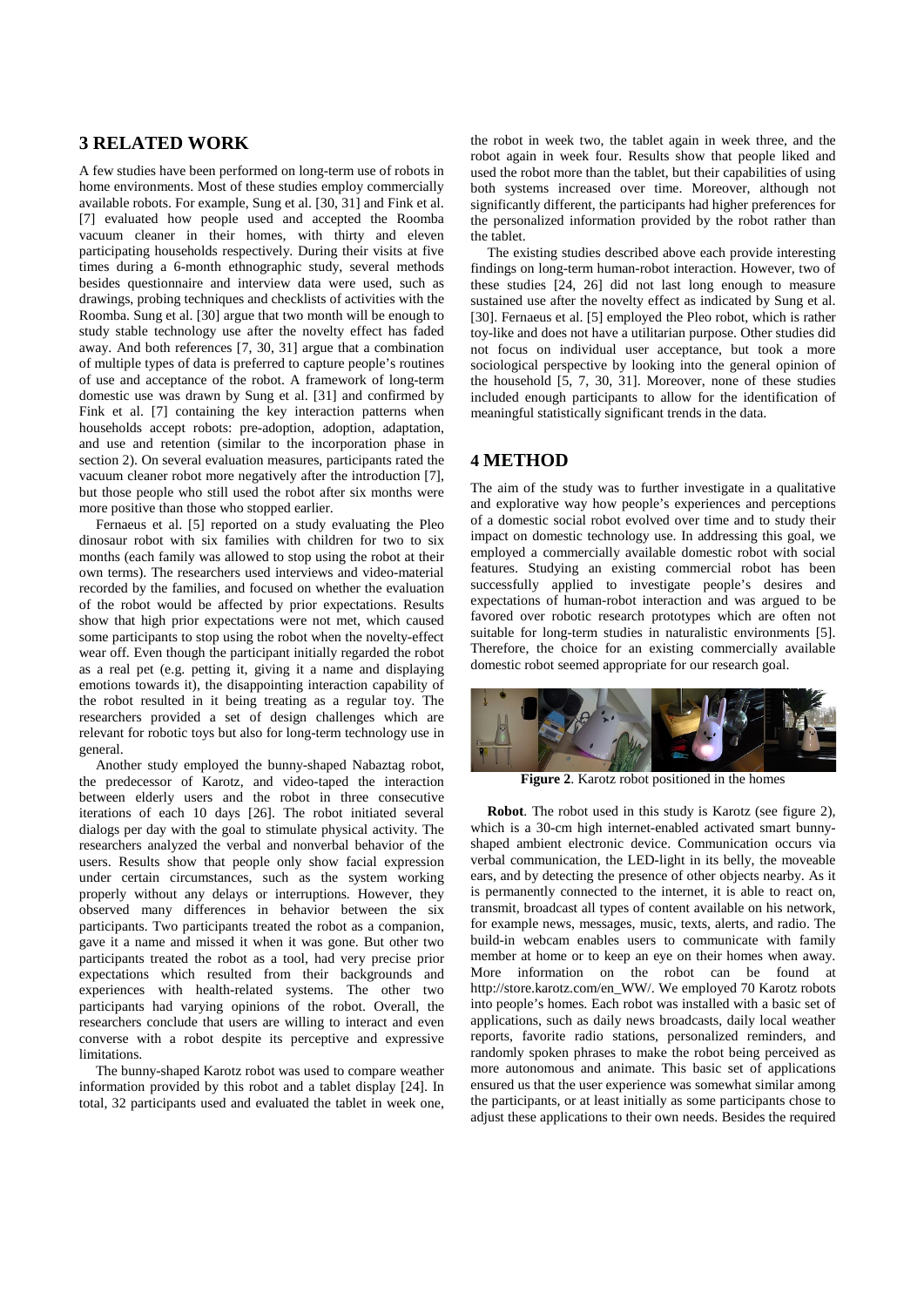applications, participants were free to install additional applications as they thought would be useful or fun for their households. Almost all participants positioned the robot somewhere in their living room. According to the classification of social robots by Breazeal [2], Karotz would be a social interface robot that provides a 'natural' interface by employing humanlike social cues and communicate modalities, whereas the social behaviour only occurs at the interface level resulting in shallow models of social cognition.

Participants. We recruited participants using various methods, such as word of mouth, advertising in public locations (e.g. libraries, leisure centers and supermarkets), and snowball sampling by asking assigned participants for referrals to other people who might participate. During recruitment, we tried to balance out the households' demographic profiles to seek diversity. Therefore we divided participants into four different types of homes: singles, couples, young families (children aged younger than 12) and mature families (children aged older than 12). The goal was to equalize the participants within each household type. In the end, 28 participants were single, 26 participants lived with a spouse, 23 participants were part of a young family, 15 participants were part of a mature family, and for 10 participants did not provide their household type. Furthermore, to increase homogeneity, most participants lived in the region of our university. In total, 70 robots were employed in people's own homes, which resulted in 160 participants. Of these participants, 102 were able or willing to complete the questionnaires. There were 48 males and 54 females, and their age ranged from 8 to 77 (*M*= 37.74, *SD*= 16.87). Not all participants finished the complete study, as some stopped using the robot before the end of the project. We divided these participants in three groups: rejecters who stopped using the robot within the adaptation phase (26 participants); adopters who stopped using the robot in the incorporation phase (21 participants); and users who were still using the robot in the identification phase and intended to continue to use the robot even after the study (55 participants).

**Instruments**. We applied both qualitative and quantitative methods to collect data. Quantitative data was collected through the questionnaires evaluating the robot and the participants' user experiences with it and continued doing this as long as they were still using the robot. The questionnaire consisted of several factors of social robots acceptance divided in attitudinal beliefs, social normative beliefs and control beliefs as described in our previous publication on social robots acceptance which introduced seventeen of these factors [11]. Since we aimed at multiple evaluations, we used the five highest loading items per scale based on our previous data. Moreover, in this study, we added the scales of media influence, trust and cost. As most people do not have direct experiences with real robots and are likely to first think of robots as movie creatures, we adapted the social influence scale [16] to measure the influence of media on people's perceptions on robots. Trust is an important factor influencing the acceptance and use of social robots [13], because autonomous systems take over control of some of the technological processes by actively selecting data, transforming information and making their own decisions [27]. We used McCroskey & Teven [23] trustworthiness scale to measure the participants trust in the robot. Last, we included cost as it is found to be an influential factor in the technology adoption for private use [3]. The scale from Brown and Venkatesh [3] was

adapted to measure the participants' perception of cost. In addition to these twenty explanatory variables, we also measured the outcome variables of use attitude from Heerink et al. [14], use intention from Moon & Kim [25], actual use with the selfreported usage behavior measure from Venkatesh & Davis [34] and habit from LaRose & Eastin [19]. In addition to quantitative data, qualitative data was collected from 21 participants living in different households by means of interviews as long as they were using the robot. In total, 97 interviews, each lasting 30-45 minutes were collected, audio-recorded with the participants' permission, and transcribed verbatim. For each interview, the participants were interviewed alone, regardless of whether the person lived alone or not. This approach was chosen, because the fundamentals of the theories used in this study lie within psychology rather than sociology, which means that the focus is on the individual and their experiences with the technology within their household.

**Procedure**. Our study ran from October 2012 to April 2013 and consisted of six phases in which data was collected. Figure 2 displays the acceptance phases on a timeline. At the beginning of each acceptance phase, we collected both interview and questionnaire data. In the pre-adoption phase, the data was used to explore the participants' prior expectations. The first interview was used to get to know the participants and their households, their daily routines and domestic technology use. At the introduction, after installation and a first interaction with robot for about 15 minutes, the data was used to catch the participants' initial impressions their initial reactions. The data obtained in the remaining acceptance phases was used to investigate how the participants evaluated the robot over time, how it was deployed and how their use patterns changed. From now on, each questionnaire started with the question if the robot was stilled used and why (not).

## **5 RESULTS**

In this paper, we will only report on the quantitative data collected through the questionnaires in this study. First, we would like to report on the change in use frequency and duration over time (see table 1). Whereas the frequency of use varies widely in the beginning, in the end most participants never use the robot or at best less than once a week. Most participants use the robot brief moments, mostly even shorter than 5 minutes per occurrence. However, a somewhat stable group of heavy users remains over time.

| <b>Usage</b>            | T3   | T4   | T5   | Тб   |
|-------------------------|------|------|------|------|
| Frequency               |      |      |      |      |
| Never                   | 19.2 | 27.3 | 45.5 | 31.8 |
| Less than once per week | 11.5 | 15.9 | 15.2 | 22.7 |
| Once per week           | 11.5 | 13.6 | 15.2 | 9.1  |
| A few time per week     | 26.9 | 15.9 | 19.6 | 13.6 |
| Once per daily          | 9.6  | 11.4 | 2.2  | 9.1  |
| Multiple time a day     | 21.2 | 15.9 | 4.3  | 13.6 |
| Duration at a time      |      |      |      |      |
| Less than 5 minutes     | 50.0 | 59.1 | 65.2 | 59.1 |
| 5 to 15 minutes         | 26.9 | 25.0 | 15.2 | 31.8 |
| 15 to 30 minutes        | 7.7  | 9.1  | 10.9 | 0.0  |
| 30 to 60 minutes        | 5.8  | 0.0  | 2.2  | 0.0  |
| More than 60 minutes    | 9.6  | 6.8  | 6.5  | 9.1  |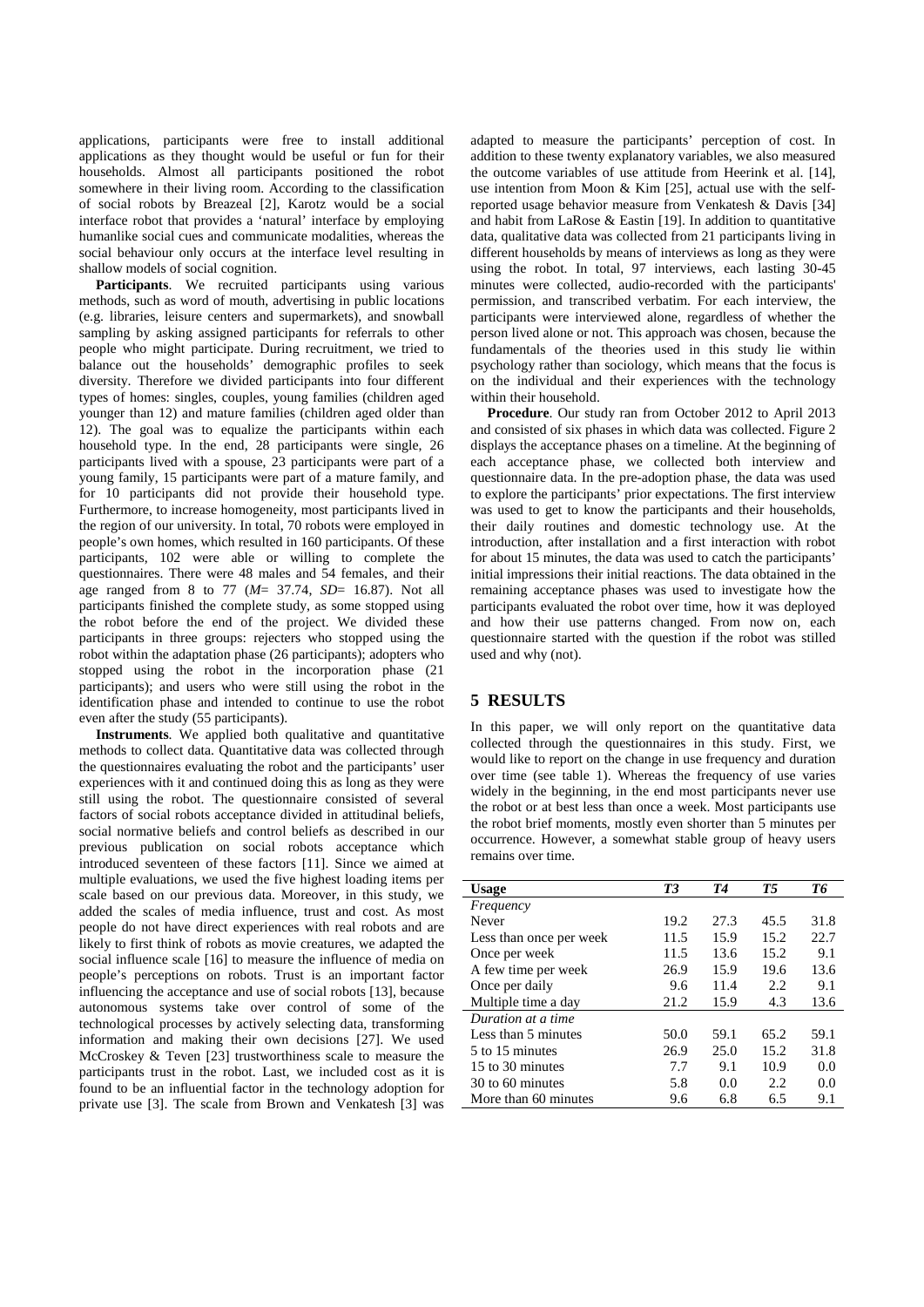| <b>Variable</b>            | <b>T1</b> | T2        | T3        | T <sub>4</sub> | T5        | T <sub>6</sub> | $\boldsymbol{F}$ | $\boldsymbol{P}$ |
|----------------------------|-----------|-----------|-----------|----------------|-----------|----------------|------------------|------------------|
|                            | M(SD)     | M(SD)     | M(SD)     | M(SD)          | M(SD)     | M(SD)          | (5,96)           |                  |
| <b>Attitudinal Beliefs</b> |           |           |           |                |           |                |                  |                  |
| <b>Usefulness</b>          | 4.35(1.2) | 3.64(1.1) | 3.06(1.4) | 2.64(1.2)      | 2.89(1.4) | 3.55(1.0)      | 36.007           | .000             |
| Ease of use                | 5.08(1.0) | 4.73(0.8) | 4.58(1.0) | 4.59(1.1)      | 4.77(1.1) | 4.61(1.1)      | 4.522            | .001             |
| Adaptability               | 4.33(1.2) | 3.72(0.8) | 3.19(1.0) | 2.85(1.2)      | 3.00(1.2) | 4.03(1.3)      | 35.572           | .000             |
| Intelligence               | 4.24(1.2) | 3.93(0.8) | 3.53(1.0) | 3.59(1.0)      | 3.82(1.0) | 3.63(1.2)      | 9.555            | .000             |
| Enjoyment                  | 4.89(1.0) | 3.93(1.0) | 3.82(1.2) | 3.21(1.1)      | 3.50(0.8) | 3.87(1.3)      | 36.564           | .000             |
| Attractiveness             | 5.05(0.9) | 4.84(0.8) | 4.41(1.1) | 4.22(0.8)      | 4.73(0.8) | 3.74(1.1)      | 33.731           | .000             |
| Anthropomorphism           | 4.73(1.2) | 2.56(0.7) | 2.49(0.8) | 2.16(0.7)      | 2.31(0.9) | 4.02(1.1)      | 155.756          | .000             |
| Realism                    | 3.32(1.1) | 3.14(0.8) | 2.72(0.8) | 2.59(0.8)      | 2.78(1.0) | 3.56(1.2)      | 21.111           | .000             |
| Sociability                | 3.07(1.2) | 2.22(0.6) | 2.17(0.8) | 2.00(0.7)      | 1.98(0.9) | 3.48(1.4)      | 50.696           | .000             |
| Companionship              | 3.13(1.1) | 2.39(0.7) | 1.93(0.7) | 1.93(0.7)      | 2.04(0.9) | 3.25(1.1)      | 56.709           | .000             |
| Social normative beliefs   |           |           |           |                |           |                |                  |                  |
| Social influence           | 4.97(1.1) | 5.00(0.7) | 4.41(1.1) | 4.32(1.1)      | 4.11(1.2) | 4.36(1.4)      | 13.115           | .000             |
| Media influence            | 4.08(1.3) | 3.93(0.8) | 4.17(1.1) | 3.99(1.0)      | 4.08(1.2) | 4.26(1.4)      | 1.186            | .316             |
| Image                      | 2.44(1.1) | 2.26(0.7) | 1.65(0.6) | 1.62(0.6)      | 1.90(1.0) | 3.07(1.2)      | 46.089           | .000             |
| Trust                      | 5.67(1.2) | 4.59(0.7) | 4.22(1.0) | 4.26(0.7)      | 4.46(0.9) | 3.73(1.1)      | 64.266           | .000             |
| Attitude towards robots    | 3.51(1.1) | 3.97(0.9) | 3.90(0.9) | 3.91(0.8)      | 3.88(0.7) | 3.72(1.1)      | 4.052            | .002             |
| Control beliefs            |           |           |           |                |           |                |                  |                  |
| Behavioral control         | 4.40(1.2) | 3.65(0.9) | 3.91(1.3) | 3.64(1.3)      | 3.51(1.4) | 4.21(1.1)      | 10.582           | .000             |
| Anxiety towards robots     | 3.29(1.3) | 3.70(0.7) | 3.23(1.1) | 3.51(0.7)      | 3.83(0.9) | 3.65(1.2)      | 6.542            | .000             |
| Cost                       | 5.37(1.0) | 5.66(0.6) | 5.23(0.9) | 5.45(0.8)      | 5.41(0.9) | 4.39(1.3)      | 27.089           | .000             |
| Outcome variables          |           |           |           |                |           |                |                  |                  |
| Use attitude               | 4.79(1.2) | 3.93(1.0) | 3.40(1.2) | 3.00(1.2)      | 3.29(1.3) | 4.09(1.3)      | 37.936           | .000             |
| Use intention              | 4.31(1.0) | 3.60(0.9) | 2.97(1.2) | 2.64(1.2)      | 2.96(1.3) | 4.05(1.2)      | 45.386           | .000             |
| Actual use                 |           |           | 3.71(1.2) | 2.60(1.0)      | 2.48(1.0) | 2.54(0.8)      | 50.983           | .000             |
| Habit                      |           |           | 2.63(1.1) | 2.37(1.0)      | 2.38(1.1) | 3.50(1.2)      | 26.902           | .000             |

**Table 1.** Usage over time (in %)

T1= pre-adoption, T2= introduction, T3= adoption, T4= adaptation, T5= incorporation, T6= identification

**Table 2.** Long-term evaluation of acceptance variables in the different acceptance phases

We used repeated measures ANOVA with time (6 acceptance phases) as a within subjects factor and gender (male vs. female), household type (single vs. couple vs. young family vs. mature family), and user group (rejecters vs. adopters vs. users) as the between subjects factor. Repeated measures ANOVA with more than three time points carries some concerns about the sphericity assumption, which is the assumption of equal variances across groups in between subjects ANOVA. In our data, for most analyses, Mauchly's chi-square test for violations of the sphericity assumption was significant, which indicates non-equal variances. To increase statistical power, the *F*-scores from the Greenhouse-Geisser tests are reported here for all repeated measures ANOVA tests. Moreover, some participants dropped out before the end of the study and therefore did not complete all the questionnaires. Missing values due to this drop-out were replaced with the mean score of that acceptance phase for this analysis, otherwise we would only provide insight to those evaluations obtained from participants who continued to use the robot until the very end of the study. Table 2 presents the results of these analyses. The evaluation of all acceptance variables, besides media influence, significantly changed over time. Overall, prior to the introduction of the robot, most of these evaluations were the most positive ones within the whole project. This means that the participants had higher expectations of the robot which were not met after the participants made their first impressions of the robot. This was especially the case for rejecters. Rejecters had even higher expectations than any other

user group. A Bonferroni post-hoc test showed significant main effects for user group on usefulness  $(F(1,2)= 6.675, p=.002)$ , adaptability  $(F(1,2)= 4.885, p = .009)$ , enjoyment  $(F(1,2)= 4.615,$ *p*= .012), companionship (*F*(1,2)= 4.119, *p*= .019), social influence  $(F(1,2)= 4.123, p=.019)$ , use attitude  $(F(1,2)= 5.517,$ *p*= .005), use intention  $(F(1,2)= 8.607, p < .001)$ , actual use  $(F(1,2)=10.652, p < .001)$ , and habit  $(F(1,2)=13.282, p < .001)$ . Compared to rejecters and adopters, users evaluated the robot more positively, experiences less social influence, had higher intentions to use the robot, actually used the robot more frequently and had a stronger habitual use of the robot. Additionally, another Bonferroni post-hoc test showed significant main effects of household type on usefulness (*F*(1,4)= 2.939, *p*= .024), intelligence (*F*(1,3)= 2.727, *p*= .034), enjoyment  $(F(1,3) = 3.855, p = .006)$ , attractiveness  $(F(1,3) = 3.855, p = .006)$ 5.634,  $p > .001$ ), realism  $(F(1,3) = 2.794, p = .030)$ , sociability (*F*(1,3)= 2.524, *p*= .046), and trust (*F*(1,3)= 5.037, *p*= .001). Compared to singles, couples and young families, participants living in a mature family evaluated several aspects of the robot and their interaction experiences with it more positively.

In addition to the long-term evaluations of the acceptance variables, we also investigated the explanatory power of these acceptance variables within each acceptance phase on the outcome variables of use attitude, use intention, actual use and habit using stepwise multiple regression analysis. Within the preadoption phase, usefulness, enjoyment, social influence and negative attitude towards robots explained for 61% the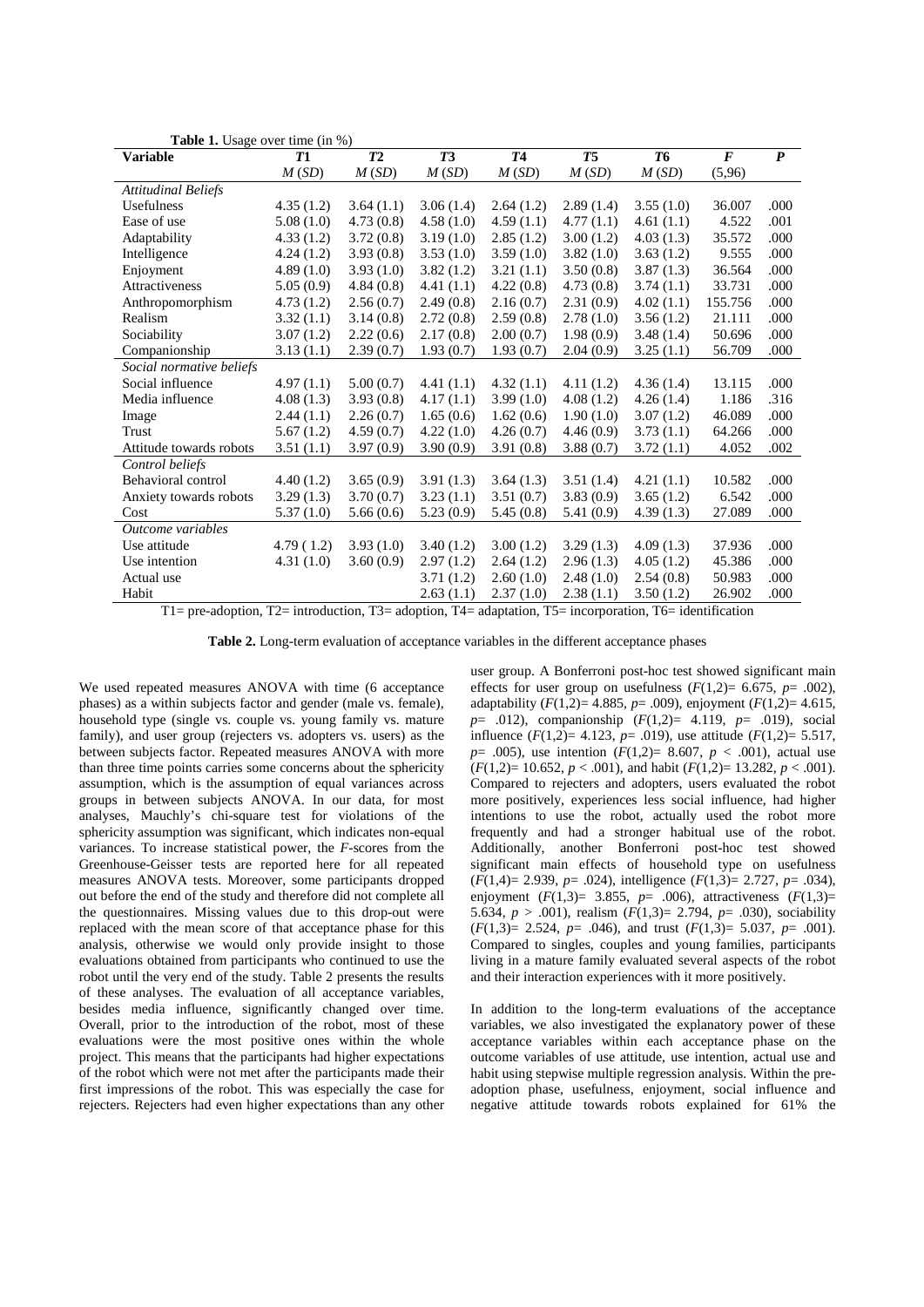participants' use attitudes  $(F(4,96) = 39.896, p < .001)$ . And usefulness, enjoyment, anthropomorphism, realism and use attitude explained for 69% the participants' use intention  $(F(5,95)=46.354, p < .001)$ . Figure 3 visualizes these results.

At the introduction, both usefulness and social influence explained for 73% the participants' use attitudes  $(F(2,100))$ = 135.252,  $p < .001$ ). And together usefulness, adaptability, social influence and use attitude explained for 77% the participants' use intention  $(F(4,96) = 79.273, p < .001)$ . Figure 4 visualizes these results.

Within the adoption phase, together usefulness, adaptability, media influence and perceived behavioural control explained 75% of the variance of use attitude  $(F(4,96) = 75.333, p < .001)$ . Use intention was for 83% explained by usefulness, social influence and use attitude  $(F(4, 96) = 162.450, p < .001)$ . Actual use was for 73% explained by ease of use, media influence, trust, perceived behavioral control and habit  $(F(5,93)) = 54.157$ ,  $p <$ .001). And, together, enjoyment, media influence, image, trust, perceived behavioral control, personal innovativeness and actual use explained 75% of the variance of habitual use  $(F(7,91))$ = 41.864,  $p < .001$ ). Figure 5 visualizes these results.

Within the adaptation phase, together usefulness, ease of use, adaptability, enjoyment, sociability and image explained 81% of the variance of use attitude  $(F(6,90) = 70.145, p < .001)$ . Use intention was for 85% explained by usefulness, adaptability, enjoyment, realism, companionship and use attitude  $(F(6,90)$ = 90.249,  $p < .001$ ). Actual use was for 37% explained by usefulness, social influence, robot related experiences, use attitude and habitual use  $(F(5,93)= 40.138, p < .001)$ . And, together, enjoyment, trust and actual use explained 64% of the variance of habitual use  $(F(3,95)= 41.864, p < .001)$ . Figure 6 visualizes these results.

Within the incorporation phase, together usefulness, social influence, image and anxiety towards robots explained 87% of the variance of use attitude  $(F(4,92)= 112.071, p < .001)$ . Use intention was for 90% explained by usefulness, media influence, image, robot related experiences and use attitude  $(F(5,91))$ = 133.690,  $p < .001$ ). Actual use was for 79% explained by usefulness, anthropomorphism, perceived behavioral control, personal innovativeness and habit  $(F(5,93)=58.104, p < .001)$ . And, together, usefulness, social influence and anxiety towards robots explained 46% of the variance of habitual use  $(F(3,95))$ = 22.059,  $p < .001$ ). Figure 7 visualizes these results.

Within the identification phase, usefulness and media influence explained 33% of the variance of use attitude  $(F(2,96)= 14.023, p < .001)$ . Use intention was for 59% explained by adaptability and use attitude  $(F(2,96)=39.587, p <$ .001). Actual use was for 63% explained by usefulness, trust and use intention  $(F(3,95)=31.546, p < .001)$ . And, both usefulness and cost explained 44% of the variance of habitual use  $(F(2,96))$ = 21.889,  $p < .001$ ). Figure 8 on the next page visualized these results.



**Figure 3**. Influential variables within the pre-adoption phase



**Figure 4**. Influential variables at the introduction



**Figure 5**. Influential variables within the adoption phase



**Figure 6**. Influential variables within the adaptation phase



**Figure 7**. Influential variables within the incorporation phase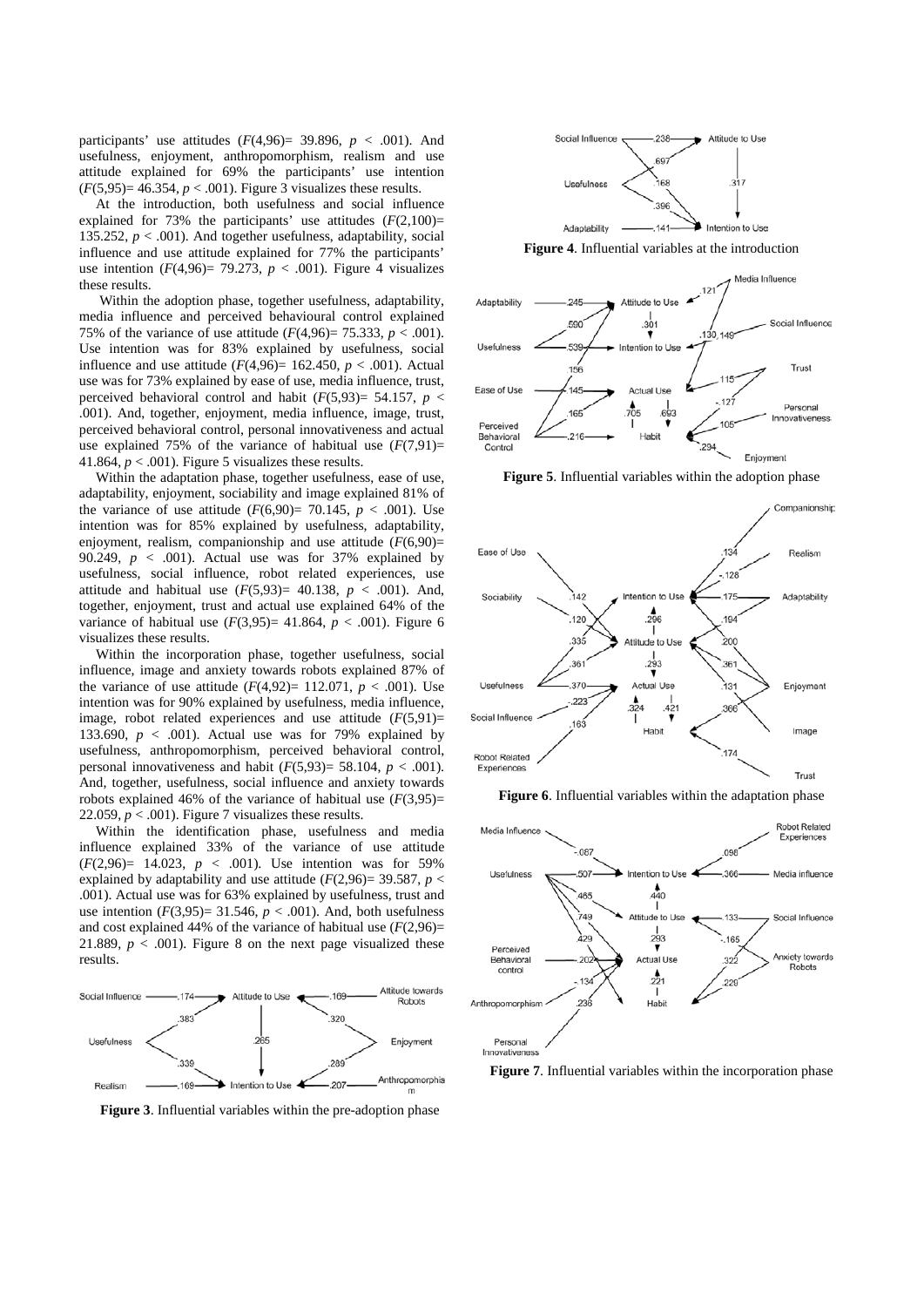

**Figure 8**. Influential variables within the identification phase

#### **6 DISCUSSION**

This paper presents a long-term study of social robot acceptance to better understand the users' evaluations of the robot over time, which can help to better shape the design and implementation of social robots.

In the theoretical section, we presented a long-term perspective of long-term technology use in home environments consisting of six acceptance phases. This perspective was based on two prominent theories [28, 29] complemented with research results from robots and other types of interaction technologies. A first glance at our interview results seems to confirm these six acceptance phases, however, this data has not been officially analyzed yet. Nevertheless, as these theoretical acceptance phases were based along the results from both robotics and general interaction technology, we believe that these acceptance phases could be applied to research studying long-term use of robots as well as interaction technology in general.

We observed a mere-exposure effect within our data, which is the tendency for novel stimuli to be liked more or rated more positively after someone has been repeatedly exposed to them. For example, earlier findings [33] suggests that system experience influences individual user's playfulness with the system, and that this increase significantly influences an individual's perception of the complexity of the system. Thus, when users first interact with a computer system, they typically feel intimidated and stressed, as a result their degree of playfulness is low. As they obtain some level of familiarity with the system, they are more apt to explore the system and interact spontaneously with it. This is similar to the finding that playfulness mediates the effect of system experience on perceived ease of use [12]. The effect that when people gain experience with a system, they will feel more joy when using that robot and find it more easy to use was also reported in a human-robot interaction study [18] and has been found within our study as well. This result can be explained by a novelty effect in the beginning which fades away after some time, but enjoyment increases again when people see the robot as a familiar interactant. Moreover, familiarizing oneself with a robot causes people to experience more meaningful social interactions with that robot, as earlier findings suggest [18]. A similar pattern is observed within our data. Although initially the evaluation of sociability decreases, at the end this evaluation raises again beyond its initial measures administered before the introduction to the robot.

Rather surprisingly, our findings suggest that people living in mature families evaluated the robot more positively compared to people living alone, with a spouse or with young children. This is in contrast with an earlier short-term study in which participants assigned to the individual interaction condition, compared to participants in the group conditions, developed a stronger sense of responsibility and attachment to the robot might not develop because they did not have to share the robot with other group members [20]. Indeed we had expected that people living alone or people with young children would evaluate the robot more positively. An explanation for our findings could be that teenagers are more willing to experiment with new technologies which resulted in both them and their parents to evaluate the robot more positively.

When looking at all regression analyses, it seems that usefulness is an important acceptance variable for social robot, as it was part of most of the regressions and often the strongest predictor as well. Moreover, the most occurring reason for discontinuance was that the participants could not find an added value for the robot. For example, their smart phone provides similar functionalities and is much easier to carry around. The importance of usefulness was also stressed in an earlier longterm study with the Roomba vacuum cleaner robot [7] and the majority of the households in their study did not perceive the robot as useful.

**Limitations**. For this study, employing 70 robots in people's own homes over a longer period of time, we had to depend on commercially available robots because research robots are still not robust enough to be studied outside the lab for extended periods of time without supervision of an expert. As commercially available robots still have limited capacities, this might cause a gap between initial expectations and actual experiences after initial interactions with the robot [21]. Our participants also encountered this gap, which has caused some of them to quit using the robot before the end of the study. Similar results were found by Fernaeaus et al. [5], who also reported that, after initial novelty effect, people stopped using the robot due to having high expectation which the robot did not fulfill. Robotic designers should try to bridge this expectation gap by identifying the most important improvements that should be made [22]. The strength of the influence of the acceptance variables in our regression analysis might provide insight into these important aspects. Moreover, this study only reports on regression analyses between the acceptance variables and the outcome variables separately. However, to evaluate the complex indirect effects and interaction effects between the independent variables simultaneously, these should ideally be tested in a complete model using structural equation modeling. This analytical procedure, however, needs a large sample size, which is often a problem in human-robot interaction research. Currently, we are collecting such a large sample of questionnaire data on people's anticipated acceptance of a social robot within their own homes based on the same variables as reported here. The last limitation is that, for this study, we used a zoomorphic robot. Different results may result from studies conducted using other types of robots. Future research should thus try to replicate our results using other types of robots.

## **7 CONCLUSIONS & FUTURE WORK**

This study adds longitudinal findings to a limited number of long-term studies in human-robot interaction research and provides in-depth insight into the process of long-term acceptance of social robots. The main conclusion of our study is that, for most acceptance variables, people's evaluation of a